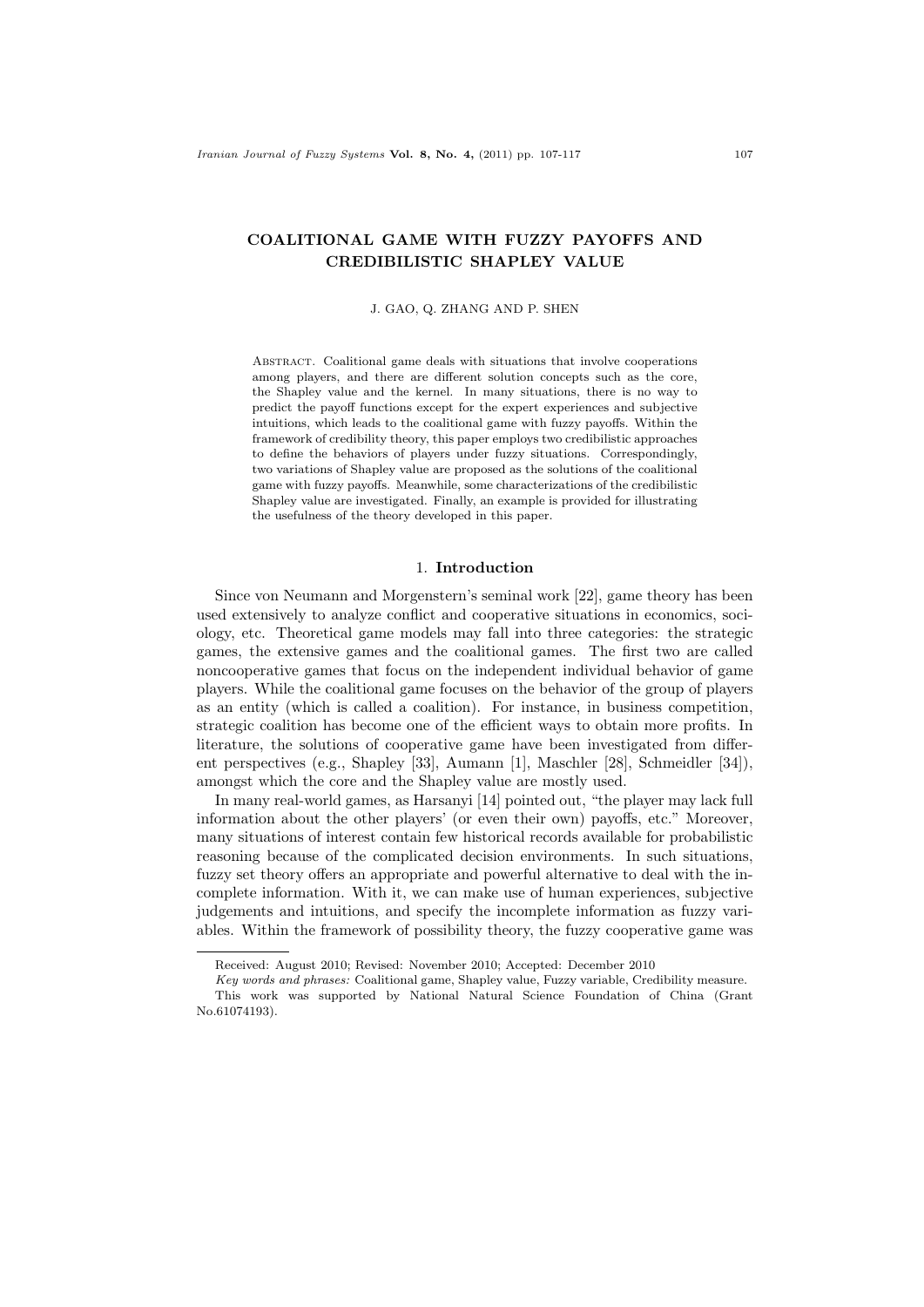introduced by Aubin  $[3]$  and Butnaria  $[4]$  in around 1980. Mare $\S$  [25] and Nishizaki and Sakawa [30][31] discussed the solutions of coalition game by fuzzification of payoffs and goals. Mareš [26] also introduced the fuzzy coalition structures based on the membership of coalitions in a coalitional game. The strategic game with fuzzy information were also investigated by many researchers (e.g., Campos et al [7], Maeda [23][24], Nishizaki and Sakawa [30])

As an important advance, credibility theory was found by Liu [18] in 2004, and refined by Liu [21] in 2007 as a branch of mathematics for studying the behavior of fuzzy phenomena. Now, we can see numerous applications of credibility theory in literature. Within the framework of credibility theory, a spectrum of credibilistic strategic game has been developed by Gao and his coworkers [9]-[12][15]. The credibilistic extensive game with fuzzy payoffs was proposed by Gao and Yu [13], and the solution of the game was defined as credibilistic equilibrium and credibilistic subgame perfect equilibrium. Shen and Gao [35] investigated the credibilistic coalitional game and presented two definitions of credibilistic cores as the solution of the game.

In this work, we reconsider the fuzzy coalitional game and discuss another solution concept—Shapley value. Section 2 calls on the concepts of Shapley value and briefly reviews some basic results of credibility theory including two credibilistic approaches to define the behaviors of players under fuzzy situations. In Section 3, two variations of Shapley value are proposed as the solutions of the coalitional game with fuzzy payoffs. One is the expected Shapley value, and the other is  $\alpha$ optimistic Shapley value. Meanwhile, the uniqueness of the credibilistic Shapley value is proved. Finally, an example is provided to illustrate the usefulness of the theory developed in this paper.

## 2. Preliminaries

In this section, we recall some basic results in coalitional game and credibility theory.

2.1. Shapley Value. In 1953, Shapley [32] introduced a special function that describes the value of players in a coalitional game, it was called the Shapley value later. Because this value reacts the intuitive consideration of players about the payoffs and is simple to be processed with mathematical methods, it is used widely in both economy and political science.

Firstly, we give the definition of coalitional game with transferable payoffs.

**Definition 2.1.** [32] A coalitional game with transferable payoff  $\langle N, v \rangle$  consists of:

- (1) a finite set  $N$  (the set of the players);
- (2) a function  $v$  that associates a real number  $v(S)$  the worth of  $S$  with every nonempty subset  $S$  of  $N$  (a coalition).

And there is an assumption on this model that

$$
\boldsymbol{v}(\boldsymbol{S} \cup \boldsymbol{T}) \geq \boldsymbol{v}(\boldsymbol{S}) + \boldsymbol{v}(\boldsymbol{T})
$$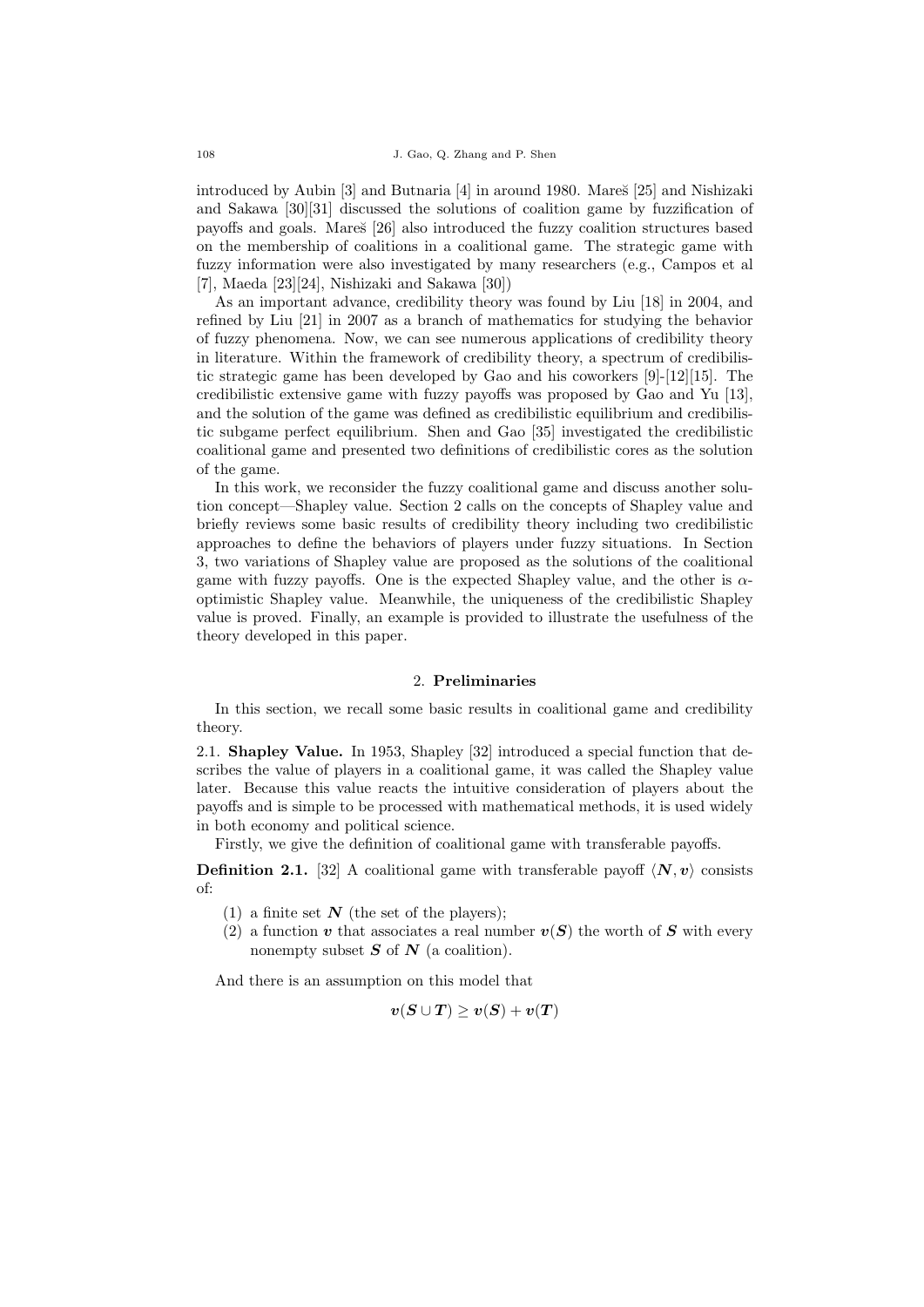for all S and T with  $S \cap T = \emptyset$ . That is to say, the payoff of a coalition must be more than the sum of the payoff that each player could receive if she or he does not join the coalition.

**Definition 2.2.** [32] The Shapley value  $\varphi$  is defined by the condition

$$
\varphi_i(\boldsymbol{N},\boldsymbol{v}) = \frac{1}{\mid \boldsymbol{N} \mid !} \sum_{\boldsymbol{S} \subseteq \boldsymbol{N}} (s-1)! (\mid \boldsymbol{N} \mid -s)! (\boldsymbol{v}(\boldsymbol{S}) - \boldsymbol{v}(\boldsymbol{S} \setminus i)),
$$

where s is the number of players in  $S, \forall i \in \mathbb{N}$ .

The value means the payoff of the player i in a coalitional game  $\langle N, v \rangle$ . So, the payoff profile in this game is presented as a vector  $\varphi(N, v) = \varphi_i(N, v)_{i \in \mathbb{N}}$ . Obviously, the Shapley value is distributed the overall payoff of game  $v(N)$ .

To discuss Shapley value further, we turn to an axiomatic characterization of the Shapley value. Before giving the axioms, some definitions are given first.

**Definition 2.3.** [32] Player *i* is a dummy in  $v$  if  $v(S) - v(S \setminus \{i\}) = v(i)$  for each coalition  $S$  that includes  $i$ .

**Definition 2.4.** [32] Players *i* and *j* are interchangeable in  $\langle N, v \rangle$ , if  $v(S \setminus \{i\})$  $\boldsymbol{v}(\boldsymbol{S} \setminus \{j\}), \forall \boldsymbol{S} \subseteq \boldsymbol{N}.$ 

The three axioms are as follows:

- (1) SYM(symmetry): if i and j are interchangeable in  $\langle N, v \rangle$ , then  $\varphi_i(N, v)$  =  $\boldsymbol{\varphi}_j(\boldsymbol{N},\boldsymbol{v});$
- (2) DUM(dummy player): if *i* is a dummy in  $\langle N, v \rangle$ , then  $\varphi_i(N, v) = v(i)$ ;
- (3) ADD(additivity): for any two games  $v$  and  $w$ , there is  $\varphi_i(v+w) = \varphi_i(v) + \varphi_i(w)$  $\boldsymbol{\varphi}_i(\boldsymbol{w})$  for all  $i \in \boldsymbol{N}$ , where  $\boldsymbol{v} + \boldsymbol{w}$  is defined as  $(\boldsymbol{v} + \boldsymbol{w})(\boldsymbol{S}) = \boldsymbol{v}(\boldsymbol{S}) + \boldsymbol{w}(\boldsymbol{S})$ ,  $\forall S \subseteq N$ .

Lemma 2.5. [32] The Shapley value is the only value that satisfies SYM, DUM, and ADD.

2.2. Credibility Theory. In 1965, Zadeh [36] initiated the concept of fuzzy set via membership function. Then possibility theory was proposed by Zadeh [37], and developed by many researchers such as Dubios and Prade [8]. In 2002, Liu and Liu [16] proposed the concept of credibility measure. Then credibility theory was founded [18] and refined by Liu [21] as a branch of mathematics for dealing with the behavior of fuzzy phenomena. Particularly, credibility theory has an axiomatic foundation like that of probability theory. Hence, this theory has been applied widely in the area of fuzzy optimization and decision-making [19]. Let  $\xi$  be a fuzzy variable with membership function  $\mu$ , and  $\bar{B}$  a set of real numbers. The credibility measure Cr is defined by

$$
\operatorname{Cr}\{\xi \in B\} = \frac{1}{2} \left( \sup_{x \in B} \mu(x) + 1 - \sup_{x \in B^c} \mu(x) \right). \tag{1}
$$

The formula above is also called the credibility inversion theorem.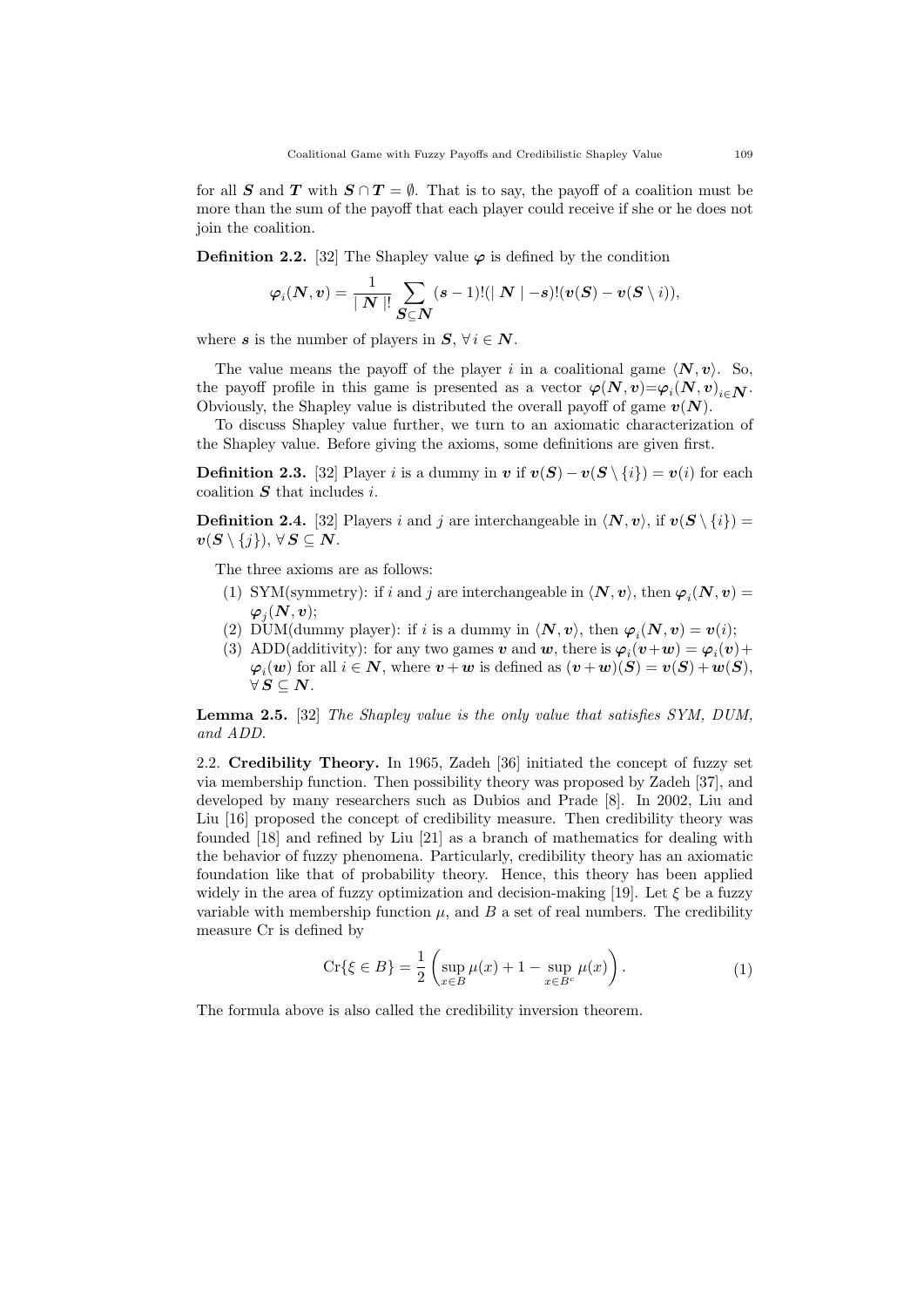**Definition 2.6.** [16] Let  $\xi$  be a fuzzy variable. The expected value of  $\xi$  is defined as

$$
E[\xi] = \int_0^\infty Cr\{\xi \ge r\} dr - \int_{-\infty}^0 Cr\{\xi \le r\} dr,\tag{2}
$$

provided that at least one of the two integrals is finite.

**Definition 2.7.** [20] The fuzzy variables  $\xi_1, \xi_2, \dots, \xi_m$  are said to be independent if

$$
\operatorname{Cr}\left\{\bigcap_{i=1}^{m} \left\{\xi_i \in B_i\right\}\right\} = \min_{1 \le i \le m} \operatorname{Cr}\left\{\xi_i \in B_i\right\}.
$$
 (3)

for any sets  $B_1, B_2, \cdots, B_m$  of real numbers.

**Definition 2.8.** [17] Let  $\xi$  be a fuzzy variable, and  $\alpha \in (0, 1]$ . Then

$$
\xi_{\sup}(\alpha) = \sup\{r \mid \text{Cr}\{\xi \ge r\} \ge \alpha\}\tag{4}
$$

is called the critical value at confidence level  $\alpha$ .

Let  $\xi$  and  $\eta$  be independent fuzzy variables. Then for any real numbers  $a, b$  and  $\alpha \in (0, 1]$ , we have  $\mathbb{E}[a\xi + b\eta] = a\mathbb{E}[\xi] + b\mathbb{E}[\eta]$  and  $(a\xi + b\eta)_{\text{sup}}(\alpha) = a\xi_{\text{sup}}(\alpha) + b\eta$  $b\eta_{\text{sup}}(\alpha)$ . That is, both the expected value operator and the critical value operator have linear property under the assumption of independence. Let  $r$  be a real number. Based on the credibility theory, we may have the following fuzzy ranking criteria:

- (1) Expected value criterion:  $\xi < \eta$  iff  $E[\xi] < E[\eta]$ ;
- (2) Critical value criterion:  $\xi < \eta$  iff  $\xi_{\text{sup}}(\alpha) < \eta_{\text{sup}}(\alpha)$  for some predetermined confidence level  $\alpha \in (0, 1]$ .

### 3. Credibilistic Shapley Value of Fuzzy Coalitional Game

In this paper, we assume the payoffs of coalition for players are fuzzy variables. Under the fuzzy situation, we discuss the definitions and characteristics of Shapley value. First, the definition of fuzzy coalitional game model is presented.

**Definition 3.1.** A coalitional game with fuzzy transferable payoff  $\langle N, \tilde{v} \rangle$  consists of:

- (1) a finite set  $N$  (the set of the players);
- (2) a fuzzy variable  $\tilde{v}(S)$  is the worth of  $S$ (a coalition), where S is any nonempty subseteq of  $N$ .

As the traditional definition of transferable payoffs, the fuzzy payoff  $\tilde{v}(S)$  is the total payoff that is available for the division among the members of  $S$ , for the coalition  $S$ . Meanwhile,  $\langle N, \tilde{v} \rangle$  is cohesive if

$$
\tilde{v}(N)_{\text{sup}}(\alpha) \ge \sum_{k=1}^{K} \tilde{v}(S_k)_{\text{sup}}(\alpha), \quad \left(\Longrightarrow \text{E}[\tilde{v}(N)] \ge \sum_{k=1}^{K} \text{E}[\tilde{v}(S_k)]\right)
$$

for all  $\alpha \in (0, 1)$  and each partition  $\{S_1, S_2, \cdots, S_K\}$  of  $N$ .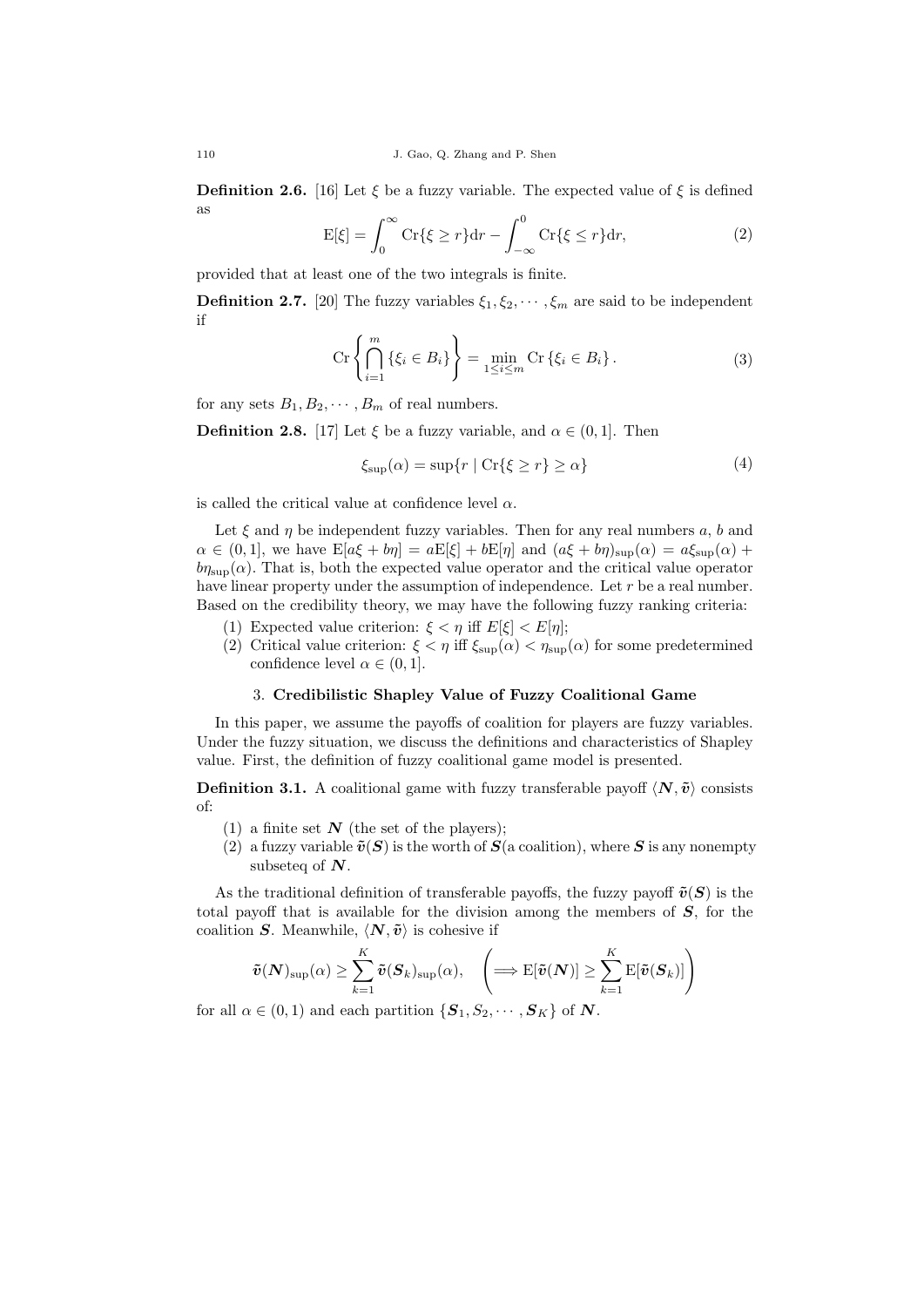3.1. The Expected Shapley Value. When the players' goals are to maximize the expected value of their fuzzy objectives in the decision process, we will use the expected value criterion.

Definition 3.2. The expected Shapley value of coalitional game with fuzzy transferable  $\varphi$  is defined by the condition

$$
\varphi_i(\mathbf{N}, \tilde{\mathbf{v}}) = \frac{1}{|\mathbf{N}|!} \sum_{\mathbf{S} \subseteq \mathbf{N}} (s-1)! (|\mathbf{N}| - s)! \{ \mathbf{E}[\tilde{\mathbf{v}}(\mathbf{S})] - \mathbf{E}[\tilde{\mathbf{v}}(\mathbf{S} \setminus \{i\})] \},
$$

where s is the number of players in  $S, \forall i \in \mathbb{N}$ .

**Definition 3.3.** Player *i* is a dummy in  $\tilde{v}$  if  $E[\tilde{v}(S)] - E[\tilde{v}(S \setminus i)] = E[\tilde{v}(i)]$  for each coalition  $S$  that includes  $i$ .

**Definition 3.4.** Players *i* and *j* are interchangeable in  $\langle \mathbf{N}, \tilde{\mathbf{v}} \rangle$ , if  $\mathbb{E}[\tilde{\mathbf{v}}(\mathbf{S} \setminus \{i\})]$  $\mathbb{E}[\tilde{\bm{v}}(\bm{S} \setminus \{j\})], \forall \bm{S} \subseteq \bm{N}.$ 

To be similar with the crisp situation, we also introduce the axiomatic characterization of the expected Shapley value and prove that this is the unique value that is fit for all these axoims.

- (1) SYM(symmetry): if i and j are interchangeable in  $\langle N, \tilde{v} \rangle$ , then  $\varphi_i(N, \tilde{v})$  =  $\boldsymbol{\varphi}_j(\boldsymbol{N}, \boldsymbol{\tilde{v}});$
- (2) DUM(dummy player): if *i* is a dummy in  $\langle \mathbf{N}, \tilde{\mathbf{v}} \rangle$ , then  $\varphi_i(\mathbf{N}, \tilde{\mathbf{v}}) = \mathrm{E}[\tilde{\mathbf{v}}(i)]$ ;
- (3) ADD(additivity): for any two games  $\tilde{v}$  and  $\tilde{w}$ , there is  $\varphi_i(\tilde{v}+\tilde{w}) = \varphi_i(\tilde{v}) + \varphi_i(\tilde{w})$  $\boldsymbol{\varphi}_i(\tilde{\boldsymbol{w}})$  for all  $i \in \boldsymbol{N}$ , where  $\tilde{\boldsymbol{v}} + \tilde{\boldsymbol{w}}$  is defined as  $\text{E}[(\tilde{\boldsymbol{v}} + \tilde{\boldsymbol{w}})(\boldsymbol{S})] = \text{E}[\tilde{\boldsymbol{v}}(\boldsymbol{S})] +$  $\mathrm{E}[\tilde{\boldsymbol{v}}(\boldsymbol{S})], \forall \, \boldsymbol{S} \subseteq \boldsymbol{N}.$

Theorem 3.5. The Expected Shapley value is the only value that satisfies SYM, DUM, and ADD.

Proof. First, we verify that the Shapley value satisfies the three axioms. **SYM:** If i and j are interchangeable in  $\langle \mathbf{N}, \tilde{\boldsymbol{\nu}} \rangle$ , then  $E[\tilde{\boldsymbol{\nu}}(\mathbf{S} \setminus \{i\})] = E[\tilde{\boldsymbol{\nu}}(\mathbf{S} \setminus \{j\})],$  $\forall S \subseteq N$ . Based on the definition of the expected Shapley value, it is obviously  $\boldsymbol{\varphi}_i(\boldsymbol{N}, \boldsymbol{\tilde{v}}) = \boldsymbol{\varphi}_j(\boldsymbol{N}, \boldsymbol{\tilde{v}}).$ 

**DUM:** If i is a dummy in  $\langle \mathbf{N}, \tilde{\mathbf{v}} \rangle$ , then  $\mathbb{E}[\tilde{\mathbf{v}}(\mathbf{S})] - \mathbb{E}[\tilde{\mathbf{v}}(\mathbf{S} \setminus \{i\}] = \mathbb{E}[\tilde{\mathbf{v}}(i)]$  for each coalition  $S$  that includes  $i$ . Therefore,

$$
\varphi_i(\mathbf{N}, \tilde{\mathbf{v}})
$$
\n
$$
= \frac{1}{|\mathbf{N}|!} \sum_{\mathbf{S} \subseteq \mathbf{N}} (s-1)! (|\mathbf{N}| - s)!
$$
\n
$$
\times \{ \mathbf{E}[\tilde{\mathbf{v}}(\mathbf{S})] - \mathbf{E}[\tilde{\mathbf{v}}(\mathbf{S} \setminus \{i\})] \}
$$
\n
$$
= \frac{1}{|\mathbf{N}|!} \sum_{\mathbf{S} \subseteq \mathbf{N}} (s-1)! (|\mathbf{N}| - s)! \mathbf{E}[\tilde{\mathbf{v}}(\{i\})]
$$
\n(5)

then

$$
\boldsymbol{\varphi}_i(\boldsymbol{N}, \boldsymbol{\tilde{v}}) = \mathrm{E}[\boldsymbol{\tilde{v}}(i)].
$$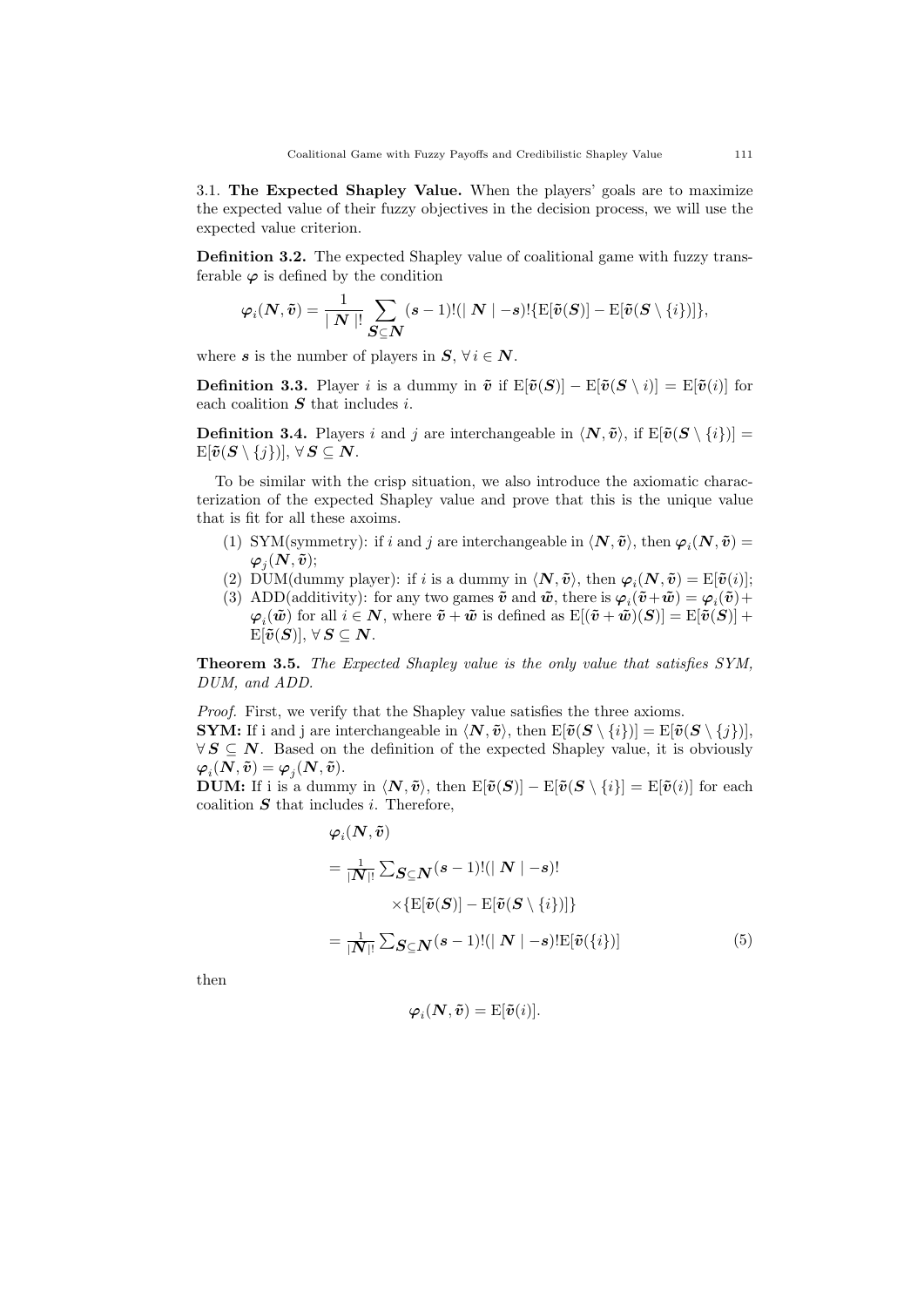**ADD:** It indirectly follows that  $E[(\tilde{v} + \tilde{w})(S)] - E[(\tilde{v} + \tilde{w})(S \setminus \{i\})] = E[\tilde{v}(S)] \mathbb{E}[\tilde{\bm{v}}(\bm{S} \setminus \{i\})] + \mathbb{E}[\tilde{\bm{w}}(\bm{S})] - \mathbb{E}[\tilde{\bm{w}}(\bm{S} \setminus \{i\})].$ 

Secondly, we discuss that the Shapley value is the only value to satisfy the axioms. Let  $\varphi$  be the value which is fit for the three axioms. There is a coalition  $\tilde{\mathbf{v}}_T$ , which is defined by

$$
\tilde{\boldsymbol{v}}_T(\boldsymbol{S}) = \begin{cases} 1, & if \ T \subseteq \boldsymbol{S}, \\ 0, & otherwise. \end{cases}
$$
\n(6)

So we treat a coalition game  $\tilde{v}$  as a collection of  $2^N - 1$  numbers  $\tilde{v}(S)$ } $_{S \subset N}$ . And then we prove that there is a unique collection  $(\beta_T)_{T \subset \mathbb{N}}$  of real numbers such that  $\mathbb{E}[\tilde{\bm{v}}(\bm{S})] = \sum_{T \subseteq \bm{N}} \beta_T \{\tilde{\bm{v}}_T(\bm{S}), \text{ for any } \tilde{\bm{v}} \text{ and any } \bm{S} \subseteq \bm{N}.$ 

As a result, this collection  $E[\tilde{v}(T)_{T \in \mathbb{N}}]$  includes  $2^{\mathbb{N}} - 1$  members. It suffices to show that these games are linear independent. To prove the proposition above, we suppose that these games are not linear independent, which means that there exists some coalition T with  $\gamma_T \neq 0$  when  $\sum_{S \in \mathbb{N}} \gamma_S \tilde{v}_S(R) = 0$ , for any  $R \subseteq \mathbb{N}$ . Then we get the contrary that  $\sum_{S \in N} \gamma_S \tilde{v}_S(T) = \gamma_T \neq 0$  by choosing a coalition T, there is  $\gamma_{\mathbf{S}} = 0$ , for any  $\mathbf{S} \subseteq T$ .

By SYM and DUM, the value of any game  $\beta \tilde{\mathbf{v}}_T, \beta \geq 0$  is defined uniquely by:

$$
\varphi_i(\beta \tilde{\boldsymbol{v}}_T) = \begin{cases} \beta/|T|, & if \ i \in T \\ 0, & otherwise \end{cases}
$$
\n(7)

By ADD, if  $\mathrm{E}[\tilde{v}\boldsymbol{S}] = \sum_{T\subseteq \boldsymbol{N}} \beta_T \tilde{v}_T(\boldsymbol{S}),$  then  $\mathrm{E}[\tilde{v}\boldsymbol{S}] = \sum_{\{T\subseteq \boldsymbol{N}; \beta_T > 0\}} \beta_T \tilde{v}_T(\boldsymbol{S}) \sum_{\{T \subseteq \mathbf{N}; \beta_T < 0\}} \beta_T \tilde{v}_T(\mathbf{S})$ . So the value of coalition game  $\tilde{v}$  is determined uniquely. So, we proved that the Shapley value is the only value that satisfies SYM, DUM, and ADD.  $\Box$ 

3.2. The Optimistic Shapley Value. When the players are risk averse and want to avoid potential considerable losses, they could adopt the optimistic value criterion. Under a predetermined confidence level  $\alpha$ , they maximize their optimistic profits. Under the  $\alpha$ -optimistic criterion, we present the the  $\alpha$ -optimistic Shapley value as follows.

**Definition 3.6.** The  $\alpha$ -optimistic Shapley value of the coalitional game with fuzzy transferable payoff  $\varphi$  is defined by the condition

$$
\varphi_i(\boldsymbol{N}, \tilde{\boldsymbol{v}}) = \frac{1}{\mid \boldsymbol{N} \mid} \sum_{\boldsymbol{S} \subseteq \boldsymbol{N}}^{} (s-1)! (\boldsymbol{N} - \boldsymbol{s})! \left\{ [\tilde{\boldsymbol{v}}(\boldsymbol{S}))]_{sup}(\alpha) - [\tilde{\boldsymbol{v}}(\boldsymbol{S} \setminus \{i\})]_{sup}(\alpha) \right\},
$$

where s is the number of players in  $S, \forall i \in \mathbb{N}$ .

**Definition 3.7.** Player *i* is a dummy in  $\tilde{v}$  if  $[\tilde{v}(S)]_{\text{sun}}(\alpha) - [\tilde{v}(S \setminus i)]_{\text{sun}}(\alpha) =$  $[\tilde{\mathbf{v}}(i)]_{\text{sup}}(\alpha)$  for each coalition  $\mathbf{S}$  that includes *i*.

**Definition 3.8.** Players *i* and *j* are interchangeable in  $\langle N, \tilde{v} \rangle$ , if  $[\tilde{v}(S\setminus\{i\})]_{\text{sup}}(\alpha) =$  $[\tilde{v}(S \setminus \{j\})]_{\text{sup}}(\alpha), \forall S \subseteq N.$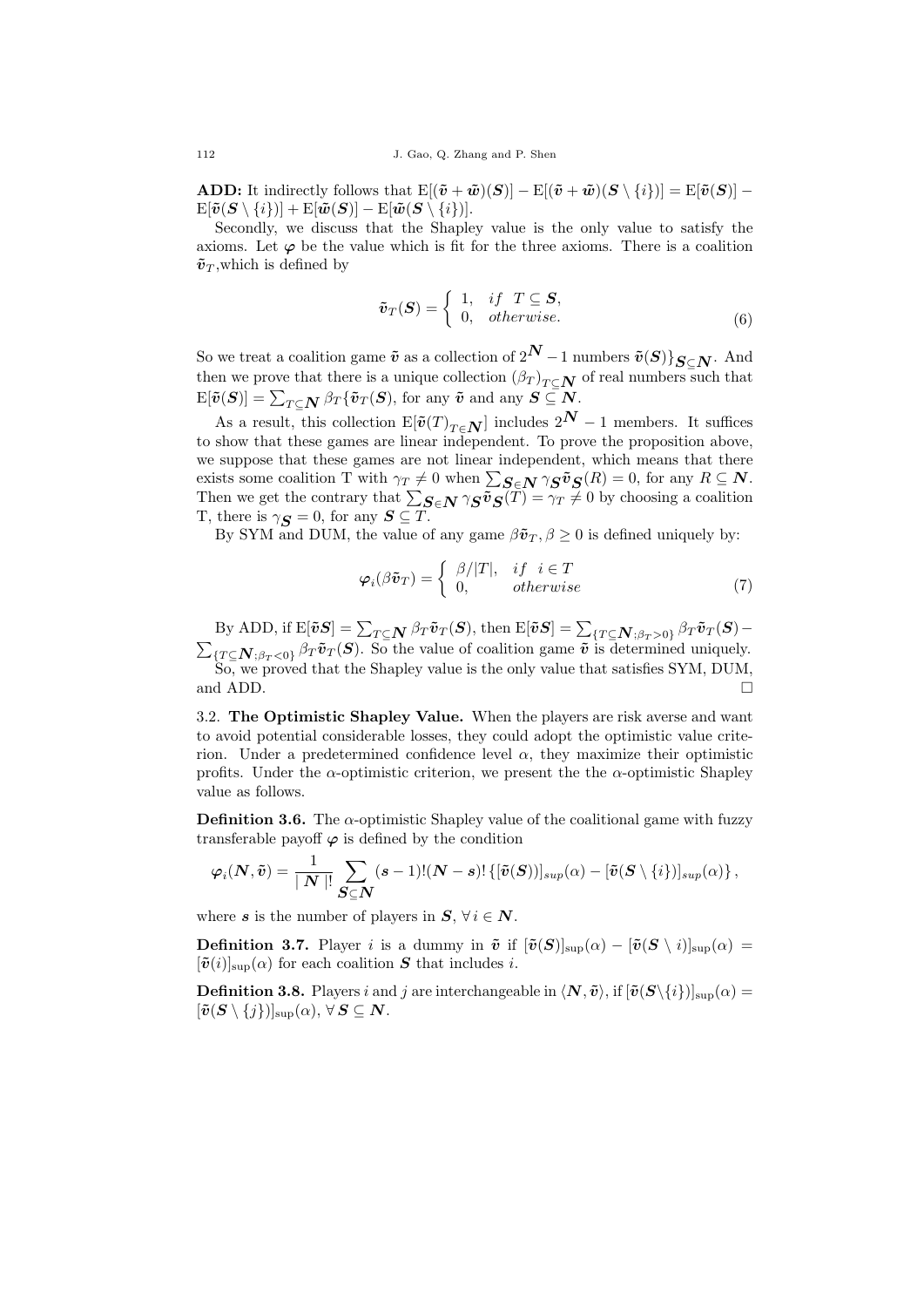Now, we introduce the axiomatic characterization of the  $\alpha$ -optimistic Shapley value and show that this is the unique value that is fit for all these axioms.

- (1) SYM(symmetry): if i and j are interchangeable in  $\langle N, \tilde{v} \rangle$ , then  $\varphi_i(N, \tilde{v})$  =  $\boldsymbol{\varphi}_j(\boldsymbol{N}, \boldsymbol{\tilde{v}});$
- (2) DUM(dummy player): if *i* is a dummy in  $\langle \mathbf{N}, \tilde{\mathbf{v}} \rangle$ , then  $\varphi_i(\mathbf{N}, \tilde{\mathbf{v}}) = [\tilde{\mathbf{v}}(i)]_{sup}(\alpha)$
- (3) ADD(additivity): for any two games  $\tilde{v}$  and  $\tilde{w}$ , there is  $\varphi_i(\tilde{v}+\tilde{w}) = \varphi_i(\tilde{v}) + \varphi_i(\tilde{v})$  $\varphi_i(\tilde{w})$  for all  $i \in \mathbb{N}$ , where  $\tilde{v} + \tilde{w}$  is defined as  $[(\tilde{v} + \tilde{w})(S)]_{sup}(\alpha) =$  $[\tilde{\bm{v}}(\bm{S})]_{sup}(\alpha) + [\tilde{\bm{v}}(\bm{S})]_{sup}(\alpha), \forall \bm{S} \subseteq \bm{N}.$

**Theorem 3.9.** The  $\alpha$ -optimistic Shapley value is the only value that satisfies SYM, DUM, and ADD.

The proof is similar to that of the excepted Shapley value. We omit it here.

### 4. An Example

Suppose that there are 4 petroleum production countries in a game, that is,  $\mathbf{N} = \{1, 2, 3, 4\}$ . Denote by  $\mathbf{S}_4^0 = \{1, 2, 3, 4\}$  the coalition that includes all four players. Denote by  $S_3^1 = \{1, 2, 3\}$  the coalition that includes three players but not player 4; similarly denote  $S_3^2 = \{1, 2, 4\}$ ,  $S_3^1 = \{1, 3, 4\}$  and  $S_3^1 = \{2, 3, 4\}$ . Denote by  $S_2^1 = \{1, 2\}$  the coalition that includes players 1 and 2, the action of which is independent of players 3 and 4, where players 3 and 4 act independently; similarly denote  $S_2^2 = \{1,3\}, S_2^3 = \{1,4\}, S_2^4 = \{2,3\}, S_2^5 = \{2,4\}$  and  $S_2^6 = \{3,4\}.$  Finally, denote by

 $S_1$  the game in which the four players act independently, i.e., there does not exist any coalition.

Then the payoff of  $S_4^0$  is a triangular fuzzy number, denoted by  $(a_4^0, b_4^0, c_4^0)$  = (300, 500, 700). The payoff of the coalition that includes three players is a triangular fuzzy number, denoted by  $(a_3^1, b_3^1, c_3^1) = (200, 400, 500), (a_3^2, b_3^2, c_3^2) = (200, 350, 600),$  $(a_3^3, b_3^3, c_3^3) = (200, 375, 550)$  and  $(a_3^4, b_3^4, c_3^4) = (150, 400, 550)$ , respectively. The payoff of any coalition that includes two players is also a triangular fuzzy number, denoted by  $(a_2^1, b_2^1, c_2^1) = (100, 200, 300), (a_2^2, b_2^2, c_2^2) = (100, 150, 400), (a_2^3, b_2^3, c_2^3) = (100, 210, 280),$  $(a_2^4, b_2^4, c_2^4) = (50, 100, 550), (a_2^5, b_2^5, c_2^5) = (150, 200, 250) \text{ and } (a_2^6, b_2^6, c_2^6) = (60, 220, 300), \text{ respectively}$ spectively. Finally for  $S_1$ , the payoff of which is again a triangular fuzzy number, denoted by  $(a_1^0, b_1^0, c_1^0) = (50, 100, 150)$ .

This is a four-player coalitional game with fuzzy payoffs, in which the membership functions of fuzzy payoffs are defined as follows:

$$
\mu(\tilde{\tilde{v}}(k)) = \begin{cases}\n0, & \text{if } \tilde{\tilde{v}}(k) < a_k^j, \\
\frac{\tilde{\tilde{v}}(k) - a_k^j}{b_k^j - a_k^j}, & \text{if } a_k^j \leq \tilde{\tilde{v}}(k) \leq b_k^j, \\
\frac{\tilde{\tilde{v}}(k) - c_k^j}{b_k^j - c_k^j}, & \text{if } b_k^j \leq \tilde{\tilde{v}}(k) \leq c_k^j, \\
0, & \text{if } \tilde{\tilde{v}}(k) > c_k^j,\n\end{cases}
$$
\n
$$
(8)
$$

where  $k = 1, 2, 3, 4, j = 1, \ldots, 6$ .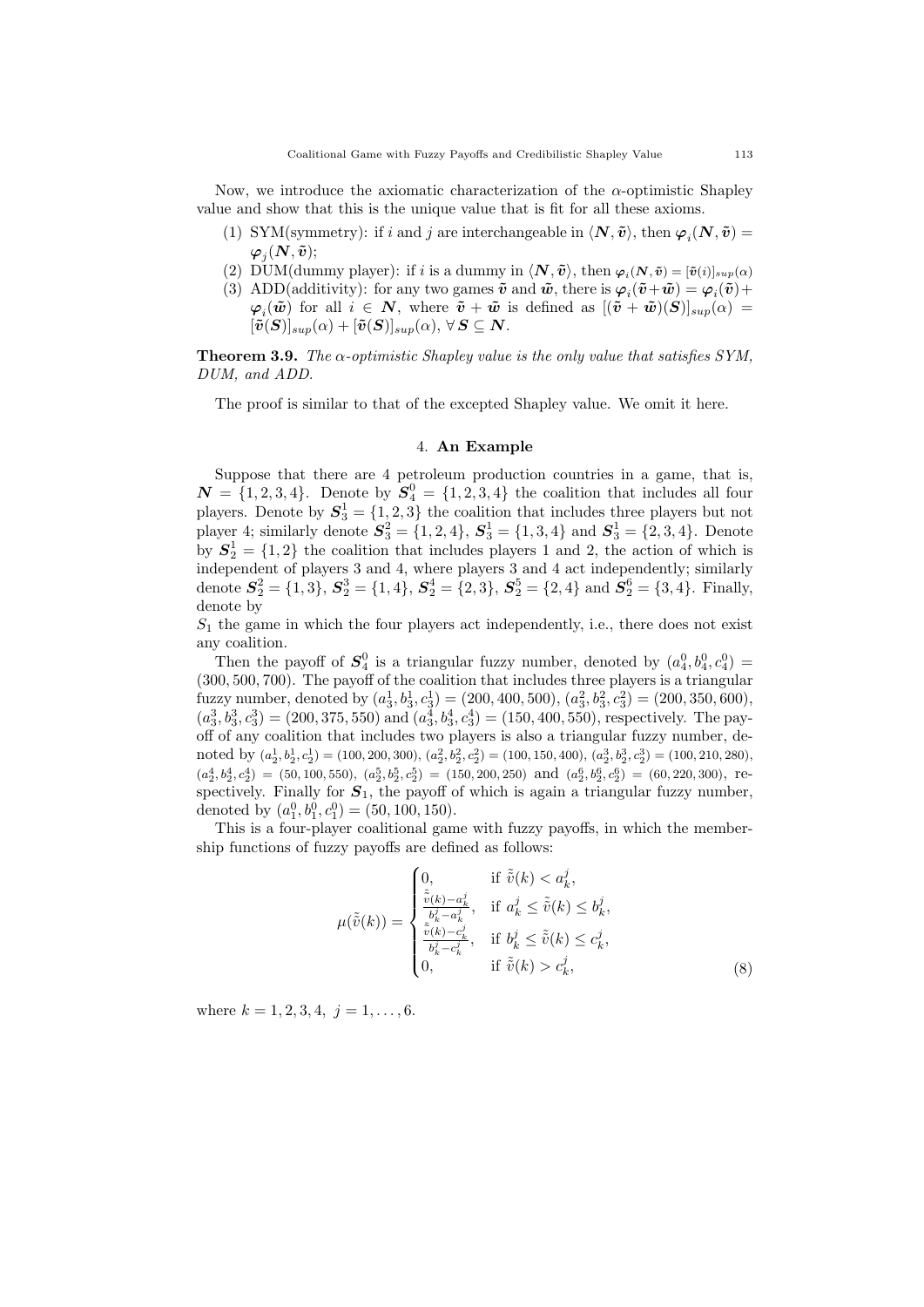We assume that the players all adopt the expected criterion. According to the conclusion that the triangular fuzzy variable  $\xi = (a, b, c)$  has an expected value  $E[\xi] = (a + 2b + c)/4$ , we can get the expected values as follows:

$$
E[\tilde{\tilde{v}}(4)] = 500, \quad E[\tilde{\tilde{v}}(3)] = 375, E[\tilde{\tilde{v}}(2)] = 200, \quad E[\tilde{\tilde{v}}(1)] = 100.
$$

By

$$
\varphi_i(N,\tilde{\tilde{v}}) = \frac{1}{|N|!} \sum_{\mathbf{S} \subseteq \mathbf{N}} (s-1)! (|\mathbf{N}| - s)! \left\{ \mathbf{E}[\tilde{\tilde{v}}(\mathbf{S})] - \mathbf{E}[\tilde{\tilde{v}}(\mathbf{S} \setminus \{i\})] \right\},\,
$$

we can easily get

$$
\boldsymbol{\varphi}_1(\boldsymbol{N}, \tilde{\tilde{v}}) = \boldsymbol{\varphi}_2(\boldsymbol{N}, \tilde{\tilde{v}}) = \boldsymbol{\varphi}_3(\boldsymbol{N}, \tilde{\tilde{v}}) = \boldsymbol{\varphi}_4(\boldsymbol{N}, \tilde{\tilde{v}}) = 125.
$$

From which we can get the Shapley value of the coalitional game as (125, 125, 125, 125).

In what follows, we present the  $\alpha$ -optimistic values under different confidence levels. Firstly, we have the following conclusion: letting  $\xi = (a, b, c)$  be a fuzzy variable with  $a < b < c$ , then the  $\alpha$ -optimistic value of  $\xi$  is

$$
\boldsymbol{\xi}_{\text{sup}}(\alpha) = \begin{cases} 2\alpha b + (1 - 2\alpha)c, & \text{if } \alpha \le 0.5, \\ (2\alpha - 1)a + (2 - 2\alpha)b, & \text{if } \alpha > 0.5. \end{cases}
$$

We do the calculation for  $\alpha = 0.6$  as an example as follows:

$$
\begin{aligned}\n\boldsymbol{\xi}_{\text{sup}}^{\tilde{v}(4)}(0.6) &= 460, & \boldsymbol{\xi}_{\text{sup}}^{\tilde{v}(3)}(0.6) &= 360, & \boldsymbol{\xi}_{\text{sup}}^{\tilde{v}(3)}(0.6) &= 320, \\
\boldsymbol{\xi}_{\text{sup}}^{\tilde{v}(3)}(0.6) &= 340, & \boldsymbol{\xi}_{\text{sup}}^{\tilde{v}(3)}(0.6) &= 350, & \boldsymbol{\xi}_{\text{sup}}^{\tilde{v}(2)}(0.6) &= 350, \\
\boldsymbol{\xi}_{\text{sup}}^{\tilde{v}(2)}(0.6) &= 180, & \boldsymbol{\xi}_{\text{sup}}^{\tilde{v}(2)}(0.6) &= 140, & \boldsymbol{\xi}_{\text{sup}}^{\tilde{v}(2)}(0.6) &= 188, \\
\boldsymbol{\xi}_{\text{sup}}^{\tilde{v}(2)}(0.6) &= 90, & \boldsymbol{\xi}_{\text{sup}}^{\tilde{v}(2)}(0.6) &= 190, & \boldsymbol{\xi}_{\text{sup}}^{\tilde{v}(2)}(0.6) &= 188, \\
\boldsymbol{\xi}_{\text{sup}}^{\tilde{v}(1)}(0.6) &= 90, & \boldsymbol{\xi}_{\text{sup}}^{\tilde{v}(2)}(0.6) &= 190, & \boldsymbol{\xi}_{\text{sup}}^{\tilde{v}(2)}(0.6) &= 188,\n\end{aligned}
$$

Then we can get that

$$
\varphi_1^{0.6} = 124.17, \quad \varphi_2^{0.6} = 103.33,
$$
  
 $\varphi_3^{0.6} = 127.17, \quad \varphi_4^{0.6} = 97.83.$ 

By the same way as above, it is obvious that the 0.6-optimistic core is nonempty and the payoff profile  $(124.17, 103.33, 127.17, 97.83)$  is in the core. If we change the confidence level from 0.3 to 0.9, we get that the core is still nonempty, but the payoffs are different. The table followed is the profiles at different confidence levels. It can be seen from Table 1 that as the confidence level  $\alpha$  increases, the Shapley value decreases correspondingly, from which we can get the conclusions as follows. If one player has more confidence in the coalition than other players, i.e., this player is more risk-affordable, he would choose a lower confidence level to get more payoff; conversely, if a player is risk-averse, then he would prefer not to afford the risk of coalition and hopes to keep lower but stable payoff under high confidence level.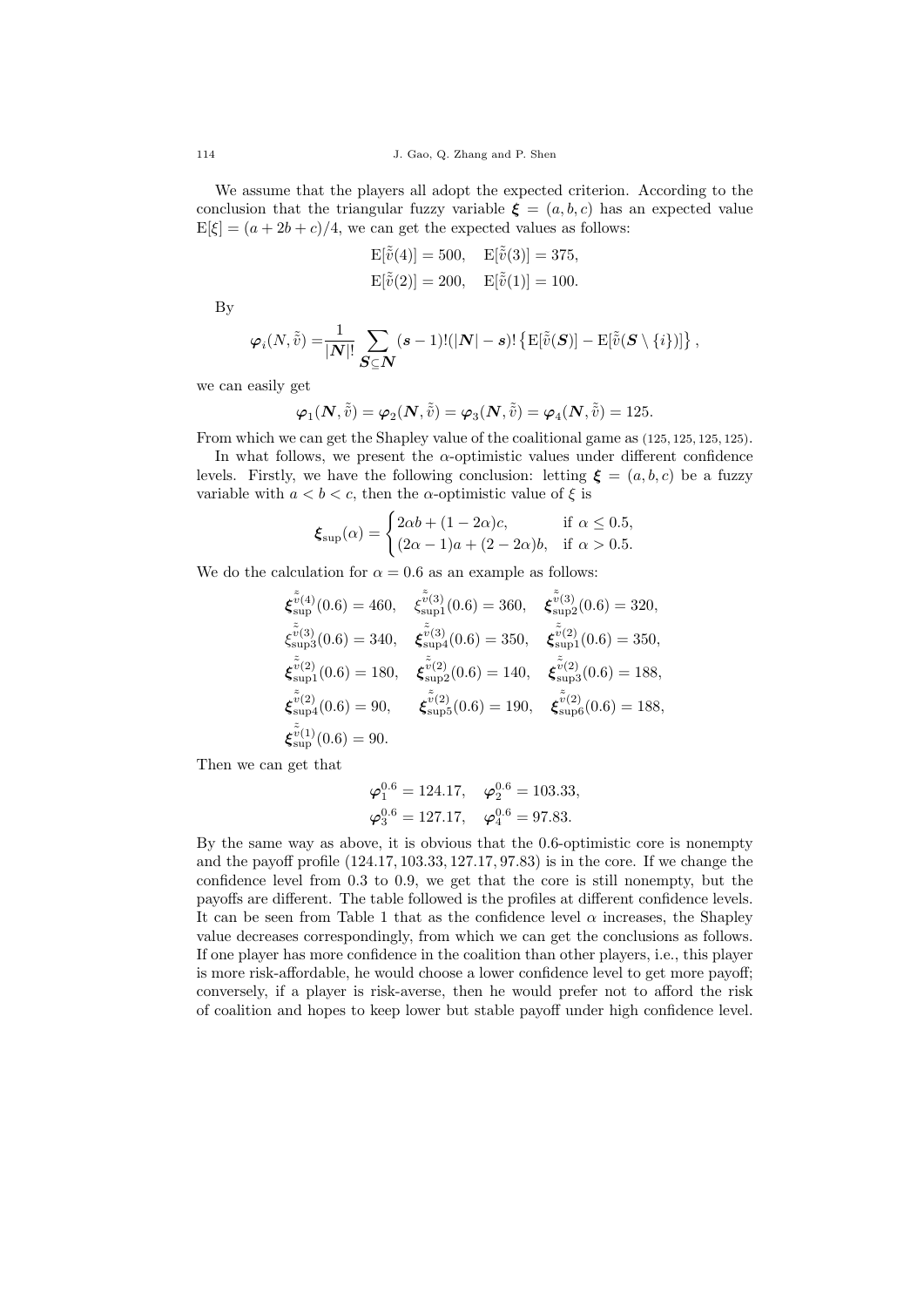Coalitional Game with Fuzzy Payoffs and Credibilistic Shapley Value 115

| $\alpha$ | profiles                         |
|----------|----------------------------------|
| 0.3      | (134.25, 151.58, 144.58, 159.58) |
| 0.4      | (132.33, 137.67, 143.33, 126.67) |
| 0.5      | (130.42, 123.75, 142.08, 103.75) |
| 0.6      | (124.17, 110.83, 127.17, 97.83)  |
| 0.7      | (118.42, 97.92, 112.25, 89.42)   |
| 0.8      | (111.67, 85.00, 97.33, 86.00)    |
| 0.9      | (105.42, 72.08, 82.42, 80.08)    |

Table 1. Shapley Values at Different Levels

Therefore, both the  $\alpha$ -optimistic Shapley value and the expected Shapley value can be used to describe the coalitional game with fuzzy payoffs, which provide new methods to solve fuzzy coalitional game, meanwhile more strategies are presented to satisfy variable preferences of players.

### 5. Conclusion

In this paper, we presented a new coalitional game model — coalitional game with fuzzy transferable payoff. For this model, we gave two definitions of credibilistic Shapley value — the solution of coalitional game, which enable us to analyze the fuzzy coalitional games. Finally, we provided an example to illustrate the usefulness of the discussion in this paper.

#### **REFERENCES**

- [1] R. Aumann and M. Maschler, The bargainning set for cooperative games, Advances in Game Theory, Annals of Mathematics Studies, 52 (1964), 443-476.
- [2] R. Aumann and L. S. Shapley, Values of non-atomic games, Princeton University, Princeton, 1974.
- J. P. Aubin, Cooperative fuzzy games, Mathematical Operation Research, 6 (1981), 1-13.
- [4] D. Butnariu, Fuzzy games: a description of the concept, Fuzzy Sets and Systems, 1 (1978), 181-192.
- [5] D. Butnariu, Stability and shapley value for an n-persons fuzzy games, Fuzzy Sets and Systems, 4 (1980), 63-72.
- [6] D. Butnariu and E. P. Klement, Core, value and equilibria for market games: on a problem of Aumann and Shapley, International Journal of Game Theory, 18 (1996), 149-160.
- [7] L. Campos, A. Gonzalez and M. A. Vila, On the use of the ranking function approach to solve fuzzy matrix games in a direct way, Fuzzy Sets and Systems, 49 (1992), 193-203.
- [8] D. Dubois and H. Prade, Possibility theory, Plenum, New York, 1988.
- [9] J. Gao, and B. Liu, Fuzzy multilevel programming with a hybrid intelligent algorithm, Computer & Mathmatics with applications, 49 (2005), 1539-1548.
- [10] J. Gao, Credibilistic game with fuzzy information, Journal of Uncertain Systems,  $1(1)$  (2007), 72-78.
- [11] J. Gao, Z. Q. Liu and P. Shen, On characterization of fuzzy-payoff two-player zero-sum game, Soft Computing, 13(2) (2009), 127-132.
- [12] J. Gao, Fuzzy dependent-chance multilevel programming with applications, Journal of Universal Computer Science, to be Published.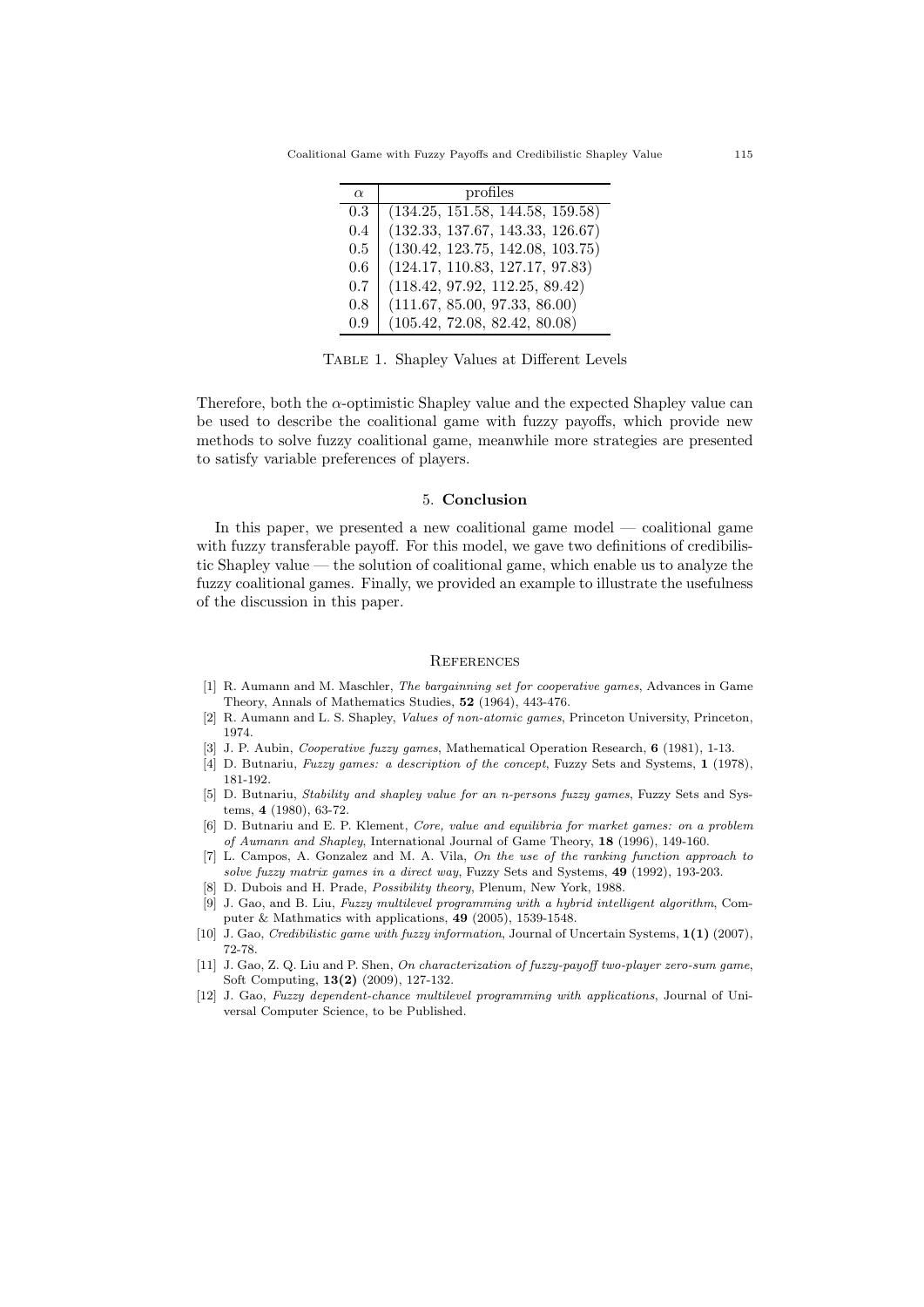#### 116 J. Gao, Q. Zhang and P. Shen

- [13] J. Gao and Y. Yu, Credibilistic extensive game with fuzzy information, Soft Computing, to be Published.
- [14] J. C. Harsanyi, Games with incomplete information, The American Economic Review, 85(3) (1995), 291-303.
- [15] R. Liang, Y. Yu, J. Gao and Z. Q. Liu, N-person credibilistic strategic game, Frontiers of Computer Science in China, 4(2) (2010), 212-219.
- [16] B. Liu and Y. Liu, Expected value of fuzzy variable and fuzzy expected value models, IEEE Transactions on Fuzzy Systems, 10 (2002), 445-450.
- [17] Y. Liu and B. Liu, Expected value operator of random fuzzy variable and random fuzzy expected value models, International Journal of Uncertainty, Fuzziness & Knowledge-Based Systems, 11(2) (2003), 195-215.
- [18] B. Liu, Uncertainty theory: an introduction to its axiomatic foundations, Springer-Verlag, Berlin, 2004.
- [19] B. Liu, A survey of credibility theory, Fuzzy Optimization and Decision Making, 5(4) (2006), 387-408.
- [20] Y. Liu and J. Gao, The dependence of fuzzy variables with applications to fuzzy random optimization, International Journal of Uncertainty, Fuzziness & Knowledge-Based Systems,  $15 (2007)$ , 1-20.
- [21] B. Liu, Uncertainty theory, 2nd Edition, Springer-Verlag, Berlin, 2007.
- [22] J. Von Neumann and D. Morgenstern, The theory of games in economic bahavior, New York: Wiley, 1944.
- [23] T. Maeda, Characterization of the equilibrium strategy of the bimatrix game with fuzzy payoff, Journal of Mathematical Analysis and Applications, 251 (2000), 885-896.
- [24] T. Maeda, Characterization of the equilibrium strategy of the two-person zero-sum game with fuzzy payoff, Fuzzy Sets and Systems, 139 (2003), 283-296.
- [25] M. Mareš, *Computation over fuzzy quantities*, CRC-Press, 1994.
- [26] M. Mareš, Fuzzy coalitions structures, Fuzzy Sets and Systems,  $114(1)$  (2000), 23-33.
- [27] M. Mareš, Fuzzy cooperative games, Physica-Verlag, Heidelberg, 2001.
- [28] M. Mashler, B. Peleg and L. S. Shapley, Geometric properties of the kernel, nucleolus and related solution concepts, Mathematics Operational Research, 4 (1979), 303-337.
- [29] I. Nishizaki and M. Sakawa, Equilibrium solutions for multiobjective bimatrix games with fuzzy payoffs and fuzzy goals, Fuzzy Sets and Systems, 111(1) (2000), 99-116.
- [30] I. Nishiizaki and M. Sakawa, Fuzzy cooperative games arising from linear production programming problems with fuzzy parameters, Fuzzy sets and Systems, 114(1) (2000), 11-21.
- [31] I. Nishiizaki and M. Sakawa, Solutions based on fuzzy goals in fuzzy linear programming games, Fuzzy Sets and Systems,  $115(1)$  (2000), 105-109.
- [32] L. S. Shapley, A value for n-persons games, Annals of Mathematics Studies, 28 (1953), 307-318.
- [33] L. S. Shapley and M. Shubik, A method for evaluating the distribution of power in committee systerm, American Politics Science Review, 48 (1954), 787-792.
- [34] D. Schmeidler, The nucleolus of a characteristic function games, Journal of Applied Mathematics 17 (1969), 1163-1170.
- [35] P. Shen and J. Gao, *Coalitional game with fuzzy information and credibilistic core*, Soft Computing, DOI: 10.1007/s00500-010-0632-9, 2010.
- [36] L. A. Zadeh, *Fuzzy sets*, Information and Control, **8**(1965), 338-353.
- [37] L. A. Zadeh, Fuzzy sets as a basis for a theory of possibility, Fuzzy Sets and Systems, 1(1978), 3-28.

Jinwu Gao∗, Uncertain Systems Lab, School of Information, Renmin University of China, Beijing 100872, China

E-mail address: jgao@ruc.edu.cn

Q. Zhang, Uncertain Systems Lab, School of Information, Renmin University of China, Beijing 100872, China

E-mail address: zqw2002@163.com